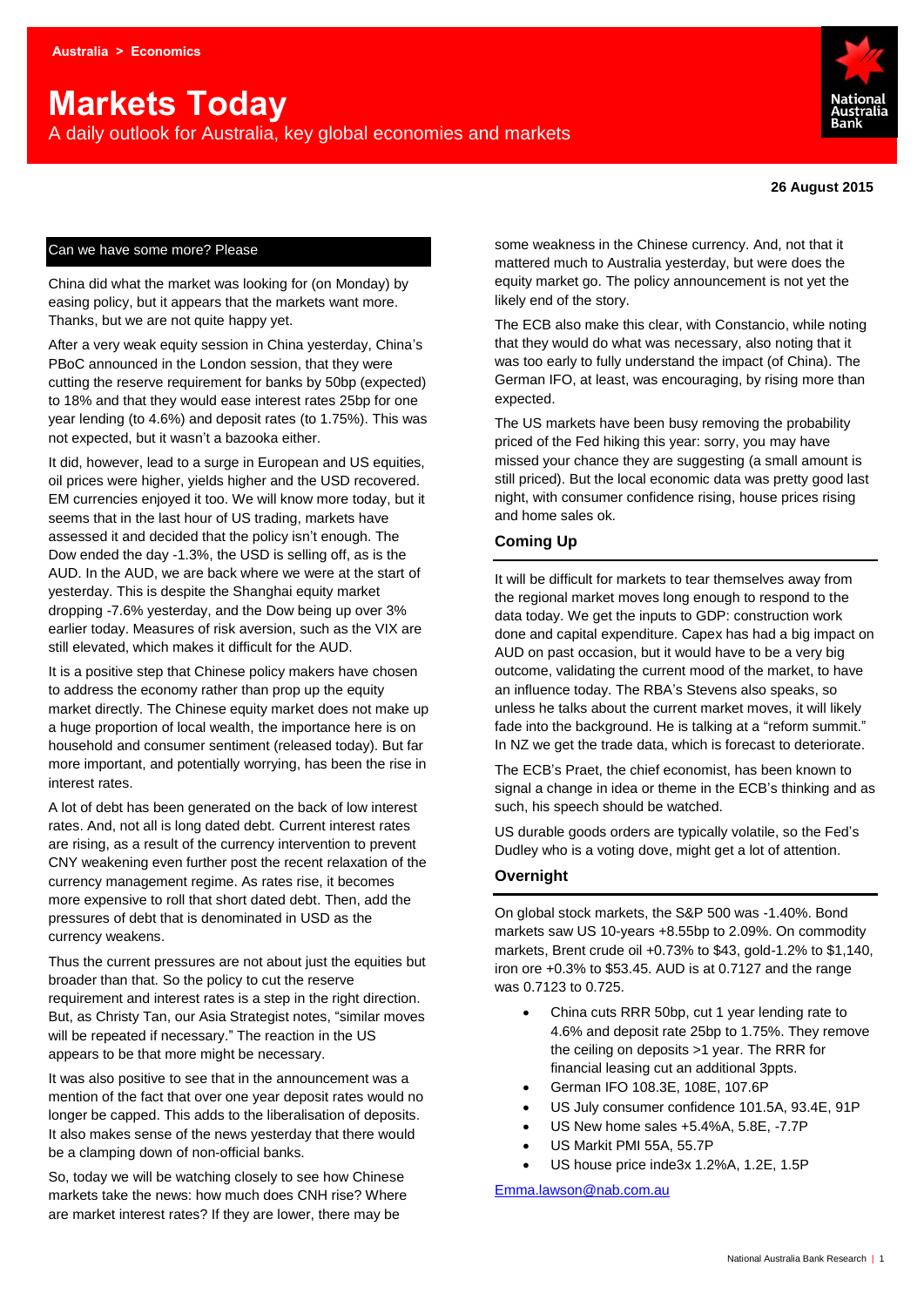#### Markets





|                              | <b>Foreign Exchange</b> |        |        |                                |                                |          |        | <b>Equities</b> |                      |                               |         | Commodities*                      |                  |         |        |
|------------------------------|-------------------------|--------|--------|--------------------------------|--------------------------------|----------|--------|-----------------|----------------------|-------------------------------|---------|-----------------------------------|------------------|---------|--------|
|                              |                         |        |        | Indicative 24hr<br>ranges (**) |                                | Other FX |        |                 | <b>Major Indices</b> |                               |         |                                   |                  | Last    | % day  |
|                              | Last                    | % chge | Low    | High                           |                                | Last     | % chge |                 |                      | Last                          | % day   | $%$ y/y                           | Oil (Brent)      | 43.00   | 0.7    |
| <b>AUD</b>                   | 0.7126                  | $-0.4$ | 0.7123 | 0.7250                         | <b>HKD</b>                     | 7.7516   | 0.0    |                 | Dow                  | 15.666                        | $-1.3$  | $-8.3$                            | Oil (WTI)        | 38.90   | 1.7    |
| <b>NZD</b>                   | 0.6482                  | 0.0    | 0.6433 | 0.6561                         | <b>CNY</b>                     | 6.4128   | 0.1    |                 | S&P 500              | 1,868                         | $-1.4$  | $-6.5$                            | Oil (Tapis)      | 44.69   | 1.2    |
| <b>EUR</b>                   | 1.1534                  | $-0.7$ | 1.1397 | 1.1623                         | SGD                            | 1.4056   | $-0.4$ |                 | Nasdag               | 4,506                         | $-0.4$  | $-1.1$                            | Gold             | 1140.00 | $-1.2$ |
| <b>GBP</b>                   | 1.5702                  | $-0.5$ | 1.5682 | 1.5819                         | <b>IDR</b>                     | 14,054   | 0.0    |                 | <b>FTSE</b>          | 6.081                         | $+3.1$  | $-10.2$                           | <b>CRB</b>       | 187.66  | 0.8    |
| <b>JPY</b>                   | 118.68                  | 0.2    | 118.26 | 120.40                         | <b>THB</b>                     | 35.53    | $-0.3$ |                 | <b>DAX</b>           | 10,128                        | $+5$    | 6.5                               | <b>GS Metals</b> | 266.8   | 2.3    |
| CAD                          | 1.3339                  | 0.4    | 1.3144 | 1.3347                         | <b>KRW</b>                     | 1.196    | $-0.3$ |                 | CAC <sub>40</sub>    | 4.565                         | $+2.8$  | 5.1                               | Aluminium        | 1547    | 2.6    |
| AUD/EUR                      | 0.6213                  | 0.3    |        |                                | <b>TWD</b>                     | 32.54    | $-0.9$ |                 | Nikkei               | 17,807                        | $-4.0$  | 14.7                              | Copper           | 5092    | 2.5    |
| AUD/JPY                      | 85.02                   | $-0.2$ |        |                                | PHP                            | 46.58    | $-0.5$ |                 | Shanghai             | 2,965                         | $-7.6$  | 34.3                              | <b>Nickel</b>    | 9584    | 1.0    |
| AUD/GBP                      | 0.4551                  | 0.1    |        |                                | <b>CHF</b>                     | 0.94     | 1.0    |                 | Hang Seng            | 21,405                        | $+0.7$  | $-14.6$                           | Zinc             | 1735    | 2.0    |
| AUD/NZD                      | 1.1015                  | $-0.4$ |        |                                | <b>SEK</b>                     | 8.38     | 1.4    |                 | ASX 200              | 5,137                         | $+2.7$  | $-8.9$                            | Ch. steel        | 1967    | 1.3    |
|                              |                         |        |        |                                |                                |          |        |                 |                      |                               |         |                                   | Iron ore         | 53.5    | 0.3    |
|                              |                         |        |        |                                |                                |          |        |                 |                      |                               |         |                                   | Coal             | 58.6    | 0.1    |
| <b>Interest Rates</b>        |                         |        |        |                                |                                |          |        |                 |                      | <b>Overnight Futures</b>      |         |                                   | Wheat Chic.      | 499.5   | $-1.7$ |
| <b>Indicative Swap Rates</b> |                         |        |        |                                | <b>Benchmark 10 Year Bonds</b> |          |        |                 |                      |                               |         | Sugar                             | 10.60            | 2.0     |        |
|                              | Cash                    | 3mth   | 2Yr    | 10Yr                           |                                | Last     | chge   | Sprd            |                      |                               | Last    | Chge                              | Cotton           | 63.76   | $-1.4$ |
| <b>USD</b>                   | 0.25                    | 0.33   | 0.81   | 2.15                           | <b>USD 10</b>                  | 2.09     | 0.09   |                 |                      | Australia                     |         |                                   | Coffee           | 120.6   | $-0.9$ |
| <b>AUD</b>                   | 2.00                    | 2.12   | 1.97   | 2.98                           | <b>AUD 10</b>                  | 2.59     | 0.10   | 0.50            |                      | 3 mth bill                    | 97.93   | 0.00                              |                  |         |        |
| <b>NZD</b>                   | 3.00                    | 2.92   | 2.83   | 3.53                           | NZD <sub>10</sub>              | 3.18     | 0.03   | 1.09            |                      | 98.22<br>3 Yr bond<br>$-0.02$ |         | CO <sub>2</sub> Emissions - Euros |                  |         |        |
| <b>EUR</b>                   | 0.05                    | 0.06   | 0.09   | 1.05                           | CAD <sub>10</sub>              | 1.34     | 0.08   | $-0.75$         |                      | 10 Yr bond 97.34              |         | $-0.10$                           |                  | Last    | % day  |
| <b>GBP</b>                   | 0.50                    | 0.59   | 1.03   | 1.99                           | <b>EUR 10</b>                  | 0.73     | 0.14   | $-1.36$         |                      | $3/10$ sprd                   | 0.88    | 0.08                              | Jun-2015         | 8.29    | 1.0    |
| <b>JPY</b>                   | 0.10                    | 0.09   | 0.13   | 0.56                           | <b>GBP 10</b>                  | 1.91     | 0.09   | $-0.18$         |                      | <b>SPI</b>                    | $-49.0$ | $-1.0$                            | Dec-2015         | 8.26    | 1.0    |
| CAD                          | 0.50                    | 1.17   | 0.67   | 1.86                           | <b>JPY 10</b>                  | 0.39     | 0.04   | $-1.70$         |                      |                               |         |                                   | Dec-2016         | 8.34    | 1.0    |

Please note the high/low FX rates are only an indication. Please refer to your National Dealer for confirmation.

\* All near futures contracts, except CRB. GS Metals is Goldman Sachs industrial metals index. Metals prices are CME. Emissions: ICE Dec contracts, Euros

\*\* These are indicative ranges over the past 24 hours; please confirm rates with your NAB dealer

Last is around 6:30am Sydney

Source: Bloomberg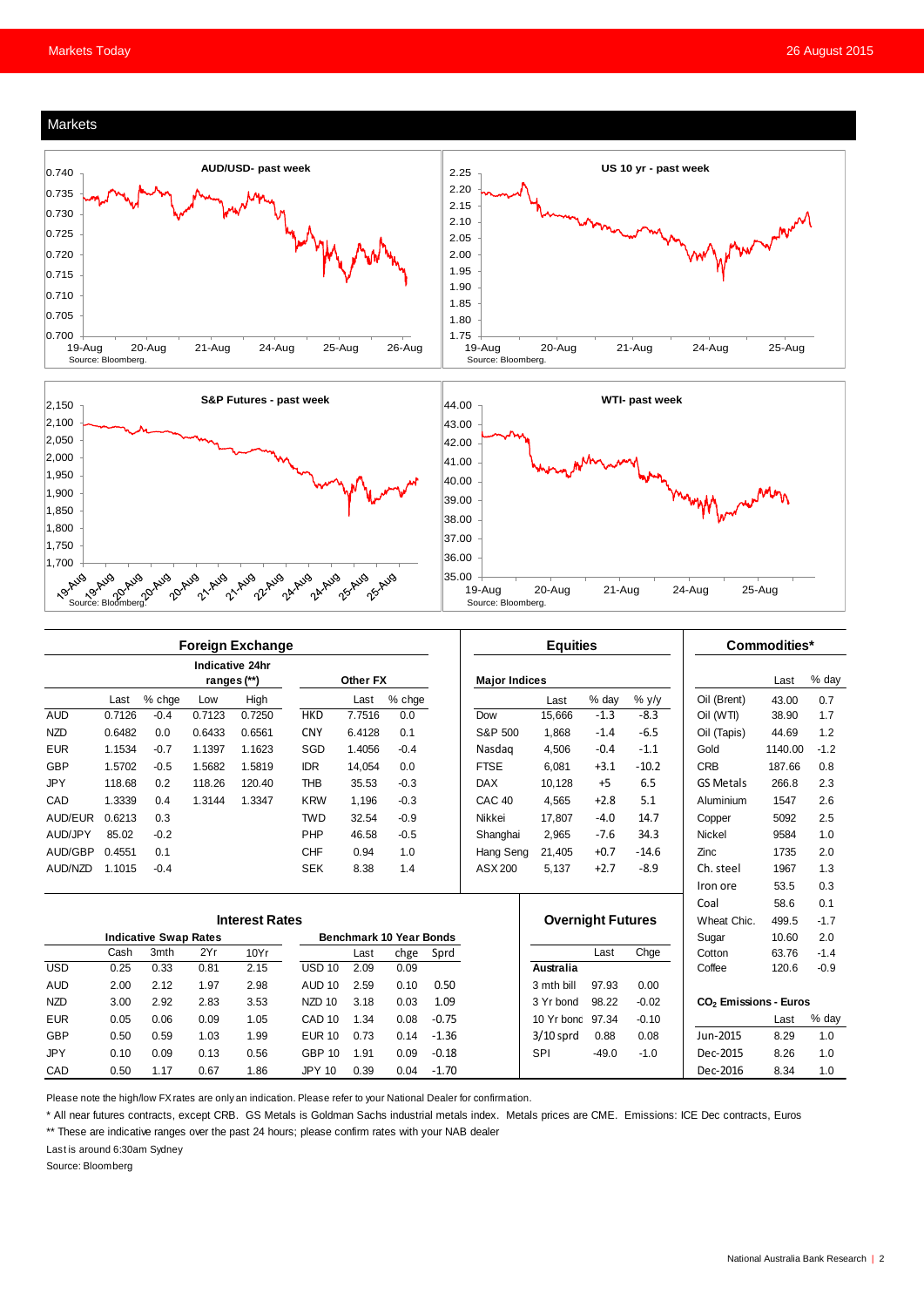# Calendar

|                           |                                                                                                     | Time             | <b>NAB</b>      |                  |        |                 |                      |                |
|---------------------------|-----------------------------------------------------------------------------------------------------|------------------|-----------------|------------------|--------|-----------------|----------------------|----------------|
|                           | <b>Country Economic Indicator</b>                                                                   | Period           | Forecast        | <b>Consensus</b> | Actual | <b>Previous</b> | <b>GMT</b>           | <b>AEST</b>    |
|                           | Wednesday, 26 August 2015                                                                           |                  |                 |                  |        |                 |                      |                |
| NZ                        | <b>Imports</b>                                                                                      | Jul              |                 |                  |        | 4.29B           | 22.45                | 8.45           |
| NZ                        | Exports                                                                                             | Jul              |                 |                  |        | 4.23B           | 22.45                | 8.45           |
| NZ                        | <b>Trade Balance</b>                                                                                | Jul              | $-785m$         | $-600m$          |        | $-60M$          | 22.45                | 8.45           |
| NZ                        | Trade Balance 12 Mth YTD                                                                            | Jul              |                 |                  |        | $-2848M$        | 22.45                | 8.45           |
| JN                        | PPI Services YoY                                                                                    | Jul              |                 | 0.4%             |        | 0.4%            | 23.50                | 9.50           |
| AU<br><b>AU</b>           | <b>Construction Work Done</b>                                                                       | 2Q               | $-1.7%$         |                  |        | $-2.4%$         | 1.30                 | 11.30          |
| CН                        | Remarks by RBA Governor Glenn Stevens at a National Reform Summit<br>Westpac-MNI Consumer Sentiment | Aug              |                 |                  |        | 114.5           | 1.45                 | 11.45          |
| UK                        | <b>BBA Loans for House Purchase</b>                                                                 | Jul              |                 |                  |        | 44488           | 8.30                 | 18.30          |
| US                        | <b>MBA Mortgage Applications</b>                                                                    | Aug-21           |                 |                  |        |                 | 11.00                | 21.00          |
| US                        | Durable Goods Orders                                                                                | Jul              |                 | $-0.40%$         |        | 3.4%            | 12.30                | 22.30          |
| US                        | Durables Ex Transportation                                                                          | Jul              |                 | 0.20%            |        | 0.8%            | 12.30                | 22.30          |
| US                        | Cap Goods Orders Nondef Ex Air                                                                      | Jul              |                 | 0.50%            |        | 0.9%            | 12.30                | 22.30          |
| US                        | Cap Goods Ship Nondef Ex Air                                                                        | Jul              |                 |                  |        | $-0.1%$         | 12.30                | 22.30          |
| US                        | Fed's Dudley speaks at Press Briefing on Local Economy                                              |                  |                 |                  |        |                 | 14.00                | 0.00           |
|                           | Thursday, 27 August 2015                                                                            |                  |                 |                  |        |                 |                      |                |
| JN                        | Japan Buying Foreign Bonds and Stocks                                                               | Aug-21           |                 |                  |        |                 | 23.50                | 9.50           |
| <b>AU</b>                 | <b>Private Capital Expenditure</b>                                                                  | 2Q               | $-4.0%$         |                  |        | $-4.4%$         | 1.30                 | 11.30          |
| EC                        | M3 Money Supply YoY                                                                                 | Jul              |                 |                  |        | 5.0%            | 8.00                 | 18.00          |
| EC                        | M3 3-month average                                                                                  | Jul              |                 |                  |        | 5.1%            | 8.00                 | 18.00          |
| US                        | GDP Annualized QoQ                                                                                  | 2Q S             |                 | 3.2%             |        | 2.3%            | 12.30                | 22.30          |
| US                        | <b>Personal Consumption</b>                                                                         | 2Q S             |                 | 3.1%             |        | 2.9%            | 12.30                | 22.30          |
| US                        | <b>GDP Price Index</b>                                                                              | 2Q S             |                 | 2.0%             |        | 2.0%            | 12.30                | 22.30          |
| US                        | Core PCE QoQ                                                                                        | 2Q S             |                 | 1.8%             |        | 1.8%            | 12.30                | 22.30          |
| US                        | Initial Jobless Claims                                                                              | Aug-22           |                 |                  |        |                 | 12.30                | 22.30          |
| US                        | <b>Continuing Claims</b>                                                                            | Aug-15           |                 |                  |        |                 | 12.30                | 22.30          |
| US                        | <b>Bloomberg Consumer Comfort</b>                                                                   | Aug-23           |                 |                  |        |                 | 13.45                | 23.45          |
| <b>US</b><br>GЕ           | Kansas City Fed Hosts Symposium in Jackson Hole, Wyoming<br><b>Retail Sales MoM</b>                 | Jul              |                 | 1.5%             |        | $-2.3%$         |                      | 08/30<br>09/03 |
| GE                        | <b>Retail Sales YoY</b>                                                                             | Jul              |                 | 1.5%             |        | 5.1%            | 42062.00<br>42062.00 | 09/03          |
| US                        | Pending Home Sales MoM                                                                              | Jul              |                 | 1.5%             |        | $-1.8%$         | 14.00                | 0.00           |
| US                        | Pending Home Sales NSA YoY                                                                          | Jul              |                 | 9.0%             |        | 11.1%           | 14.00                | 0.00           |
| US                        | Kansas City Fed Manf. Activity                                                                      | Aug              |                 |                  |        | -7              | 15.00                | 1.00           |
| Friday                    | <b>28 August 2015</b>                                                                               |                  |                 |                  |        |                 |                      |                |
| UK                        | <b>GfK Consumer Confidence</b>                                                                      | Aug              |                 | 4                |        | 4               | 23.05                | 9.05           |
| JN                        | Jobless Rate                                                                                        | Jul              |                 | 3.4%             |        | 3.4%            | 23.30                | 9.30           |
| JN                        | Job-To-Applicant Ratio                                                                              | Jul              |                 | 1.19             |        | 1.19            | 23.30                | 9.30           |
| JN                        | Overall Household Spending YoY                                                                      | Jul              |                 | 0.5%             |        | $-2.0%$         | 23.30                | 9.30           |
| JN                        | Natl CPI YoY                                                                                        | Jul              |                 | 0.2%             |        | 0.4%            | 23.30                | 9.30           |
| JN                        | Natl CPI Ex Fresh Food YoY                                                                          | Jul              |                 | $-0.2%$          |        | 0.10%           | 23.30                | 9.30           |
| JN                        | Natl CPI Ex Food, Energy YoY                                                                        | Jul              |                 | 0.6%             |        | 0.6%            | 23.30                | 9.30           |
| JN                        | Retail Trade MoM/YoY                                                                                | Jul              |                 | 1.10%            |        | 0.9%            | 23.50                | 9.50           |
| CН                        | <b>Industrial Profits YoY</b>                                                                       | Jul              |                 |                  |        | $-0.3%$         | 1.30                 | 11.30          |
| UK                        | Nationwide House Px NSA YoY                                                                         | Aug              |                 | 3.10%            |        | 3.50%           | 6.00                 | 16.00          |
| UK                        | GDP QoQ/YoY                                                                                         | 2Q P             |                 | $0.7\%/2.6\%$    |        | 0.7%/2.6%       | 8.30                 | 18.30          |
| EС                        | Economic Confidence                                                                                 | Aug              |                 |                  |        | 0.2%/0.2%       | 9.00                 | 19.00          |
| GE<br>US                  | CPI MoM/YoY<br>Personal Income                                                                      | Aug P<br>Jul     |                 | 0.0%/0.2%        |        |                 | 12.00<br>12.30       | 22.00<br>22.30 |
| US                        | Personal Spending                                                                                   | Jul              |                 | 0.4%             |        | 0.2%            |                      | 22.30          |
| US                        | PCE Deflator MoM/YoY                                                                                | Jul              |                 | $0.1\%/0.3\%$    |        | 0.2%/0.3%       | 12.30<br>12.30       | 22.30          |
| US                        | PCE Core MoM/YoY                                                                                    | Jul              |                 | $0.1\%/1.3\%$    |        | $0.1\%/1.3\%$   | 12.30                | 22.30          |
| <b>CH</b>                 | Leading Index                                                                                       | Jul              |                 |                  |        |                 |                      | 08/31          |
| US                        | U. of Mich. Sentiment                                                                               | Aug F            |                 | 93.2             |        | 92.9            | 14.00                | 0.00           |
|                           | Upcoming Central Bank Interest Rate Announcements                                                   |                  |                 |                  |        |                 |                      |                |
| Australia, RBA            |                                                                                                     | 1-Sep            | 2.00%           | 2.00%            |        | 2.00%           |                      |                |
| UK BOE                    |                                                                                                     | 10-Sep           |                 |                  |        | 0.50%           |                      |                |
| Japan, BoJ                |                                                                                                     |                  | $0.0\% - 0.1\%$ | $0.0\% - 0.1\%$  |        | $0.0\% - 0.1\%$ |                      |                |
| Europe ECB                |                                                                                                     | 3-Sep            |                 |                  |        | 0.05%           |                      |                |
| New Zealand, RBNZ         |                                                                                                     | 10-Sep           | 2.75%           | 2.75%            |        | 3.00%           |                      |                |
| Canada, BoC               |                                                                                                     | 10-Sep<br>18-Sep |                 |                  |        | 0.50%           |                      |                |
| <b>US Federal Reserve</b> |                                                                                                     |                  |                 |                  |        | $0 - 0.25%$     |                      |                |

**GMT: Greenwich Mean Time; AEST: Australian Eastern Standard Time**